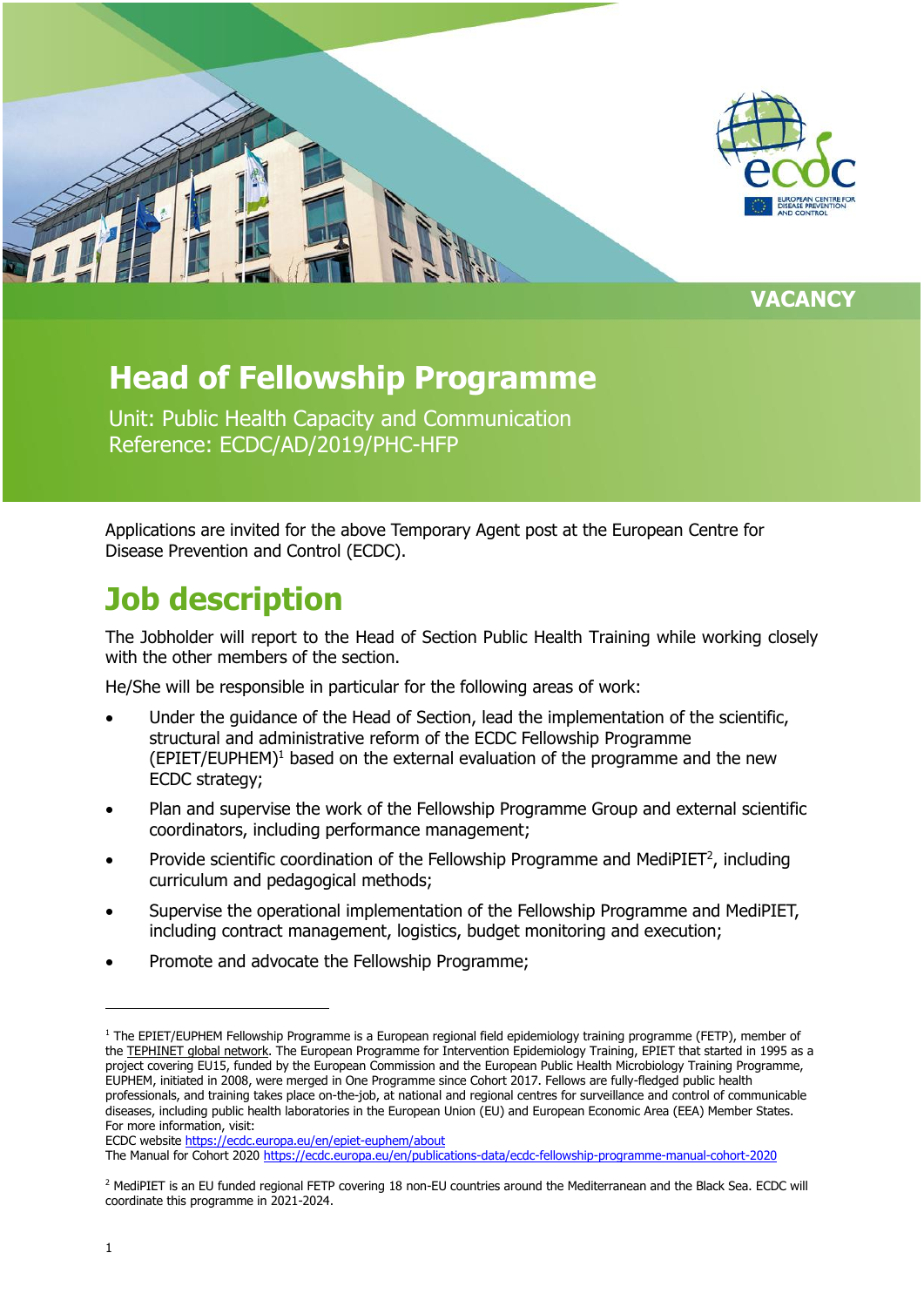- Facilitate links between the Fellowship Programme and other European, regional and global public health training programmes;
- Represent the Fellowship Programme in relevant meetings and conferences;
- Be the main operational ECDC contact point with the Training Site Forum (TSF);
- Contribute to other activities of ECDC, as required, in his/her field of expertise.

## **Qualifications and experiences required**

### **A. Formal requirements**

In order to be an eligible candidate you need to fulfil a set of formal requirements. These requirements are:

- A level of education which corresponds to completed university studies attested by a diploma when the normal period of university education is 4 years or more, or a level of education which corresponds to completed university studies attested by a diploma and appropriate professional experience of at least 1 year when the normal period of university education is at least 3 years<sup>3</sup>;
- At least 9 years of professional experience<sup>4</sup> (following the award of the diploma);
- Thorough knowledge of one of the official EU languages and a satisfactory knowledge of another official EU language to the extent necessary for the performance of his/her duties<sup>5</sup>;
- Nationality of one of the EU Member States or of Norway, Iceland or Liechtenstein;
- To be entitled to his or her full rights as a citizen<sup>6</sup>;
- To have fulfilled any obligations imposed by the applicable laws on military service;
- Meet the character requirements for the duties involved; and
- Be physically fit to perform the duties linked to the post.

j

<sup>&</sup>lt;sup>3</sup> Only diplomas and certificates that have been awarded in EU member states or that are the subject of equivalence certificates issued by authorities in the said Member States shall be taken into consideration

<sup>&</sup>lt;sup>4</sup> Compulsory military service is always taken into consideration.

<sup>&</sup>lt;sup>5</sup> Candidates with a non-official EU language or English as their mother tongue must provide proof of their level of a second language with a certificate (B1 or more).

In addition, in order to be eligible for a promotion through an annual promotion exercise the staff members have to have a working knowledge of a third EU language, as described in the applicable Staff Regulations and Implementing Rules.

<sup>&</sup>lt;sup>6</sup> Prior to the appointment, the successful candidate will be asked to provide a certificate from the police file to the effect of non-existing criminal record.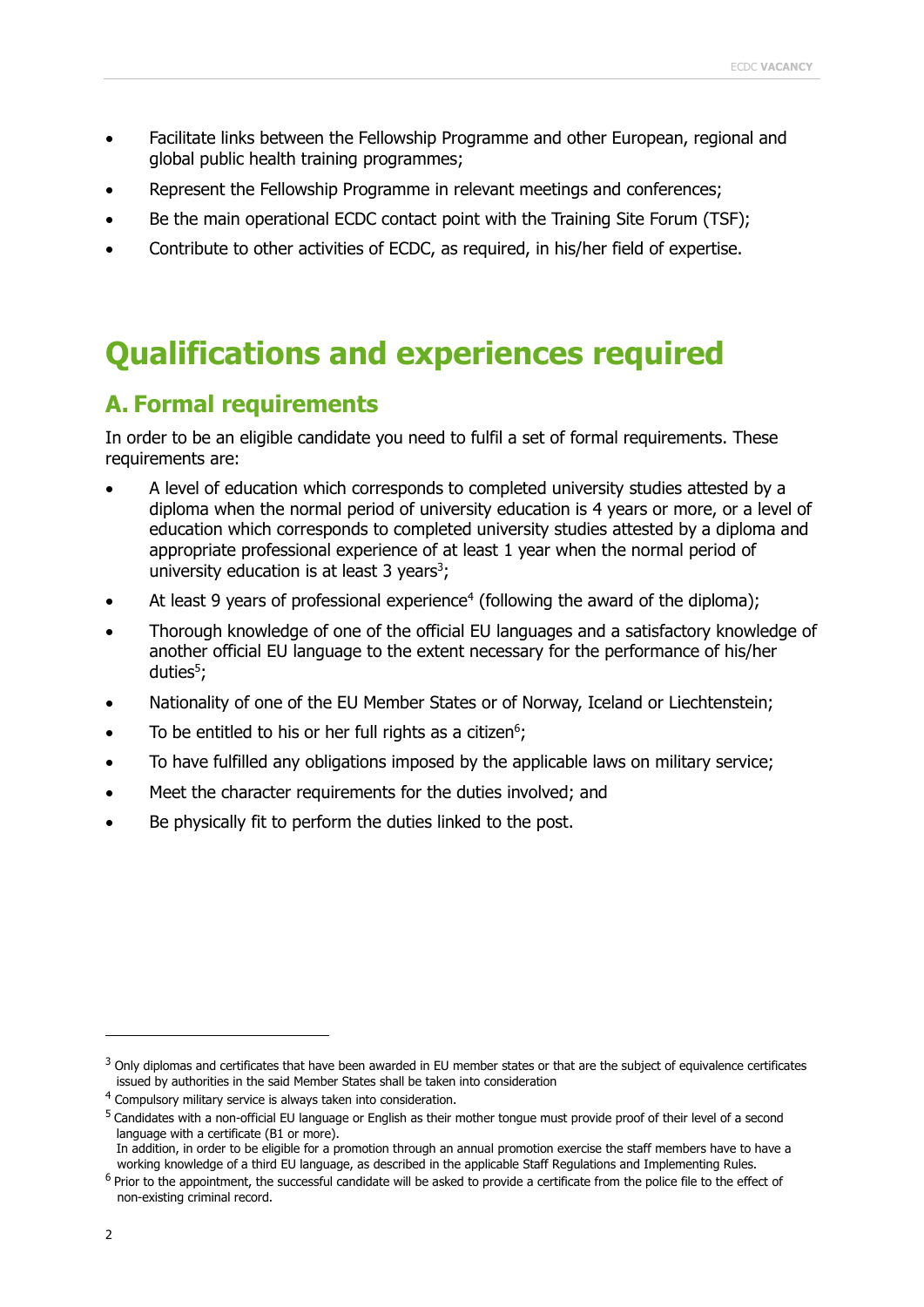### **B. Selection criteria**

To qualify for this post we have identified essential criteria with regard to professional experience and personal characteristics/interpersonal skills. These are:

#### **Professional experience/knowledge:**

- At least 5 years of professional experience acquired in positions relevant to the job description;
- Experience in management, including managing a team, planning and budgetary issues;
- Professional experience in the field of communicable diseases, prevention, surveillance and control, especially in epidemiology;
- Extensive professional experience in pedagogics, education and training on a postgraduate level;
- Knowledge of the working of field epidemiology training programmes;
- Working experience from an international and multicultural setting;
- Excellent command of English, both written and spoken.

#### **Personal characteristics/interpersonal skills:**

- High level of diplomacy and ability to balance diverging wishes and expectations;
- High level of service orientation and customer service spirit;
- Ability to collaborate as a team player and to lead, motivate and develop direct reports and others;
- Excellent planning, coordination, priority setting and organising abilities;
- Meticulous and high attention to detail and to achieve results.
- Ability to work collaboratively and build strong working relationships;
- Very good oral and written communication skills.

Depending on the number of applications received, the selection committee may apply stricter requirements within the aforementioned selection criteria, or apply any listed advantageous criteria.

# **Equal Opportunities**

ECDC is an equal opportunities employer and encourages applications from all candidates who fulfil the eligibility and selection criteria without any distinction on grounds of age, race, political, philosophical or religious conviction, gender or sexual orientation and regardless of disabilities.

# **Appointment and conditions of employment**

The jobholder will be appointed on the basis of a shortlist proposed by the Selection Committee to the Director. This vacancy notice is the basis for the establishment of the Selection Committee's proposal. Candidates may be requested to undergo written tests. Candidates should note that the proposal may be made public and that inclusion in the shortlist does not guarantee recruitment. The shortlist of candidates will be established following an open selection process.